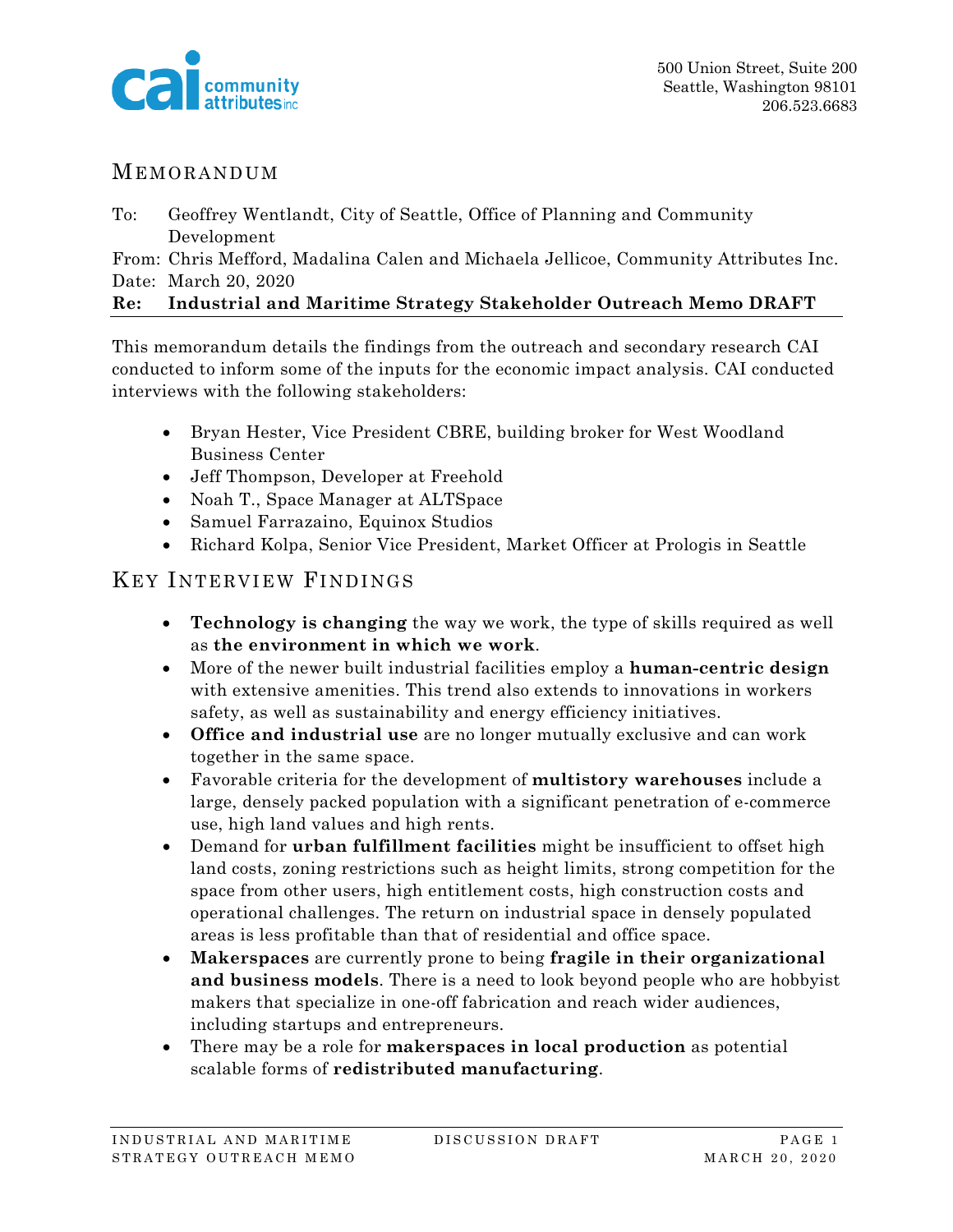# CASE STUDIES

# **Hybrid Industrial Buildings**

### Prologis Georgetown Crossroads

As more people are moving to Seattle and roads are increasingly congested, last-mile distribution is becoming more reliant on urban warehousing. Amazon started a revolution in online retailing with same-day deliveries, putting pressure on everyone else to deliver faster. The Prologis Georgetown industrial warehouse is a "last-touch" facility located in the historic Georgetown district that can reach large dense, affluent populations within hours and can accommodate automation and other advanced technologies.

Built in 2018, the warehouse is the first of its kind in the US and is currently fully occupied. Amazon leased roughly 80% of the space and Home Depot occupies the rest. The building is designed as a multistory fulfilment center with 590,000 square feet over three floors. Prologis Georgetown also has a 3-story 500 stall parking garage.

- Level one (239,029 sq. ft.) is for fulfilment and is divisible to 75,000 sq. ft. or more in various configurations. It includes built-to-suit office in several potential nodes and is double-loaded with truck access from multiple arterials.
- Level two (170,331 sq. ft.) is also divisible (to 45,000 sq. ft. or more) with buildto-suit offices. The building features truck ramps leading to loading docks on this level.
- Level three (180,255 sq. ft.) has built-to-suit offices and workspaces designed for light manufacturing, creative offices, laboratory and production. The third floor is serviced only via forklift accessible freight and passenger elevators, for lighter-scale warehouse operations.

Designed to accommodate office space, the third floor was aimed at designers, engineers, architects and innovators from the technology or aerospace industry that would not have a need to locate in downtown Seattle. Prologis was planning to provide additional amenities such as a gym, coffee shop and restaurant and was aiming for about a dozen tenants to occupy the space. The original vision was superseded by practical considerations of Amazon leasing most of the space.

The site had been selected by King County's Department of Natural Resources for a wet weather treatment station. Through negotiations between the City of Seattle, King County and Prologis, an MOU was signed that allowed Prologis to complete the purchase of the site. Several things added to the success of this project: low cost of land at the time of purchase (\$42 per square foot), first mover advantage, not a lot of prior built space that required demolition.

The developer was unable to share the cost of construction or rent due to confidentiality agreements with tenants. However, as a comparison, the rent is roughly twice that of a single-story warehouse facility in Kent Valley. According to ballpark estimates from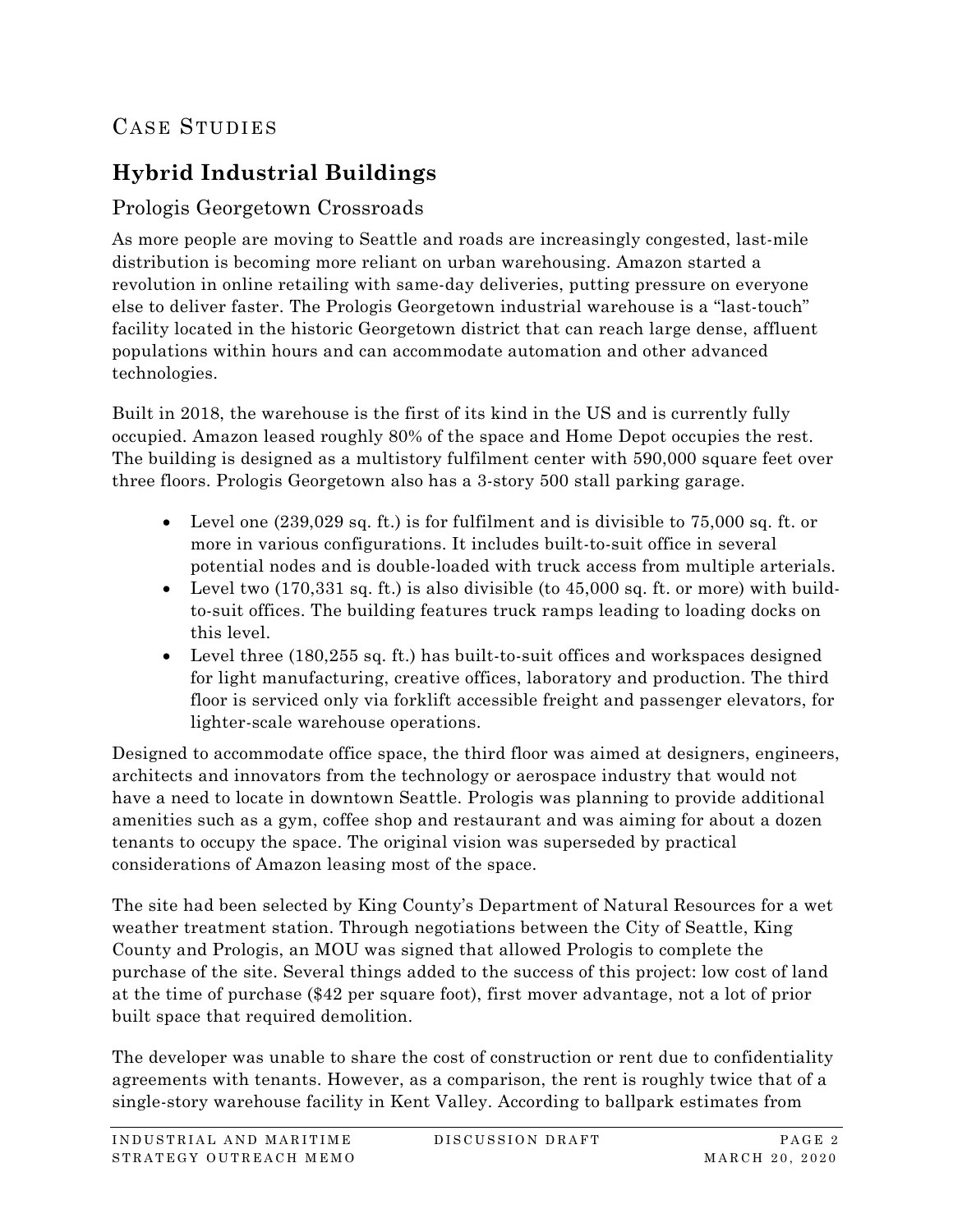CBRE, the rent for the space is probably around \$1.35-\$1.40 per square foot per month. A 2018 CBRE report finds that current achievable prime rent warehouse annual NNN per square foot for Seattle is \$7.56[1](#page-2-0) or \$0.63 per square foot per month.

The cost of construction is also much higher than the traditional single-level facility. One reason are higher material and construction costs that come with double-decking and a design suitable for features that can compete with today's demand for fast shipping. These heavy construction costs may only be easy for some larger users such as Amazon to be able to absorb and lead to returns on investment for the developer in the long run.

### West Woodland Business Center

West Woodland Business Center is a new "light industrial" building located in Ballard's industrial area at 1125 NW 53rd St. The building caters to a specific type of tenant, particularly companies looking for a blend of retail, assembly, and office space. West Woodland Business Center has the following features:

- $71,460$  sq. ft. over 4 floors
- $\bullet$  17,865 sq. ft. per floor
- 20' ceiling height  $-1$ st floor
- 15' ceiling height Floors 2-3
- 12' ceiling height  $-4$ th floor
- Grade level loading
- Freight passenger elevator servicing upper floors
- Divisible down to 5,000 sq. ft.

The parcel is zoned as IG2/U 65 and has a maximum size of use for office space of 25,000 sq. ft. and retail space needs to be ancillary to the industrial use. Current tenants include Rad Power Bikes and Stoup Brewing. Stoup Brewing occupies a small part of the first floor, while Rad Power Bikes occupies most of the first and the second floor of the building. The first floor hosts their showroom and ebike servicing area on 26,000 sq. ft. The company's office headquarters are located on the second floor.

Maximum use limits seem arbitrary and are challenging for this type of space with no physical separation between office and industrial. Rad Power Bikes is the ideal tenant because they have a good mix of light industrial and office needs.

Currently the 3rd and 4th floor of West Woodland Business Center are vacant. CBRE has been promoting the space to businesses in research and development, that develop prototypes or are looking for a space suitable for a small lab. The rent is around \$25 per sq. ft. for the first three floors and between \$28 and \$30 for the 4th floor. According to

<span id="page-2-0"></span><sup>1</sup> [https://www.cbre.us/research-and-reports/US-MarketFlash-Going-Up-Vertical-Solutions-in-](https://www.cbre.us/research-and-reports/US-MarketFlash-Going-Up-Vertical-Solutions-in-Industrial-Logistics?utm_source=media&utm_medium=newsrelease)[Industrial-Logistics?utm\\_source=media&utm\\_medium=newsrelease](https://www.cbre.us/research-and-reports/US-MarketFlash-Going-Up-Vertical-Solutions-in-Industrial-Logistics?utm_source=media&utm_medium=newsrelease)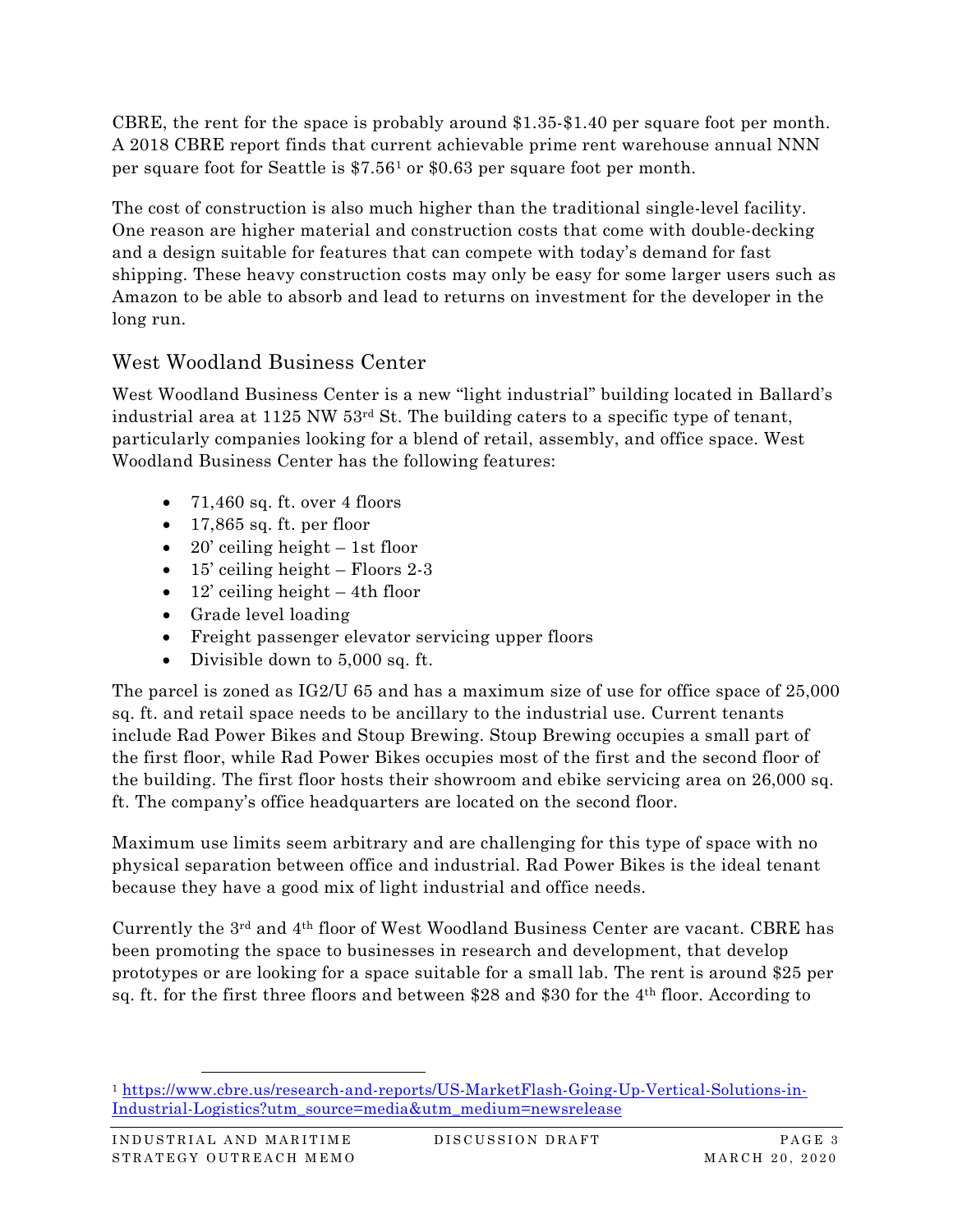the CBRE broker, the rents are considered more affordable compared to regular office space but are not within the budget of maker space type occupants.

Avenue 55, the West Woodland building developer, is in the planning stages for another project. Track 6 Business Park will be located in the SODO neighborhood and is designed for tenants needing space to develop, manufacture and distribute their products under one roof. This could include businesses in tech, assembly, engineering, makerspace or light distribution.

The interviewee suggested that buildings with a mix of office and industrial components are better suited for Ballard than for Georgetown or SODO area. Ballard is an amenity rich neighborhood, with residential available close by and many people live and work in the area.

## R&D Interbay

The R&D Interbay building is a 2 story 30,000 square feet building located in Seattle's industrial Interbay neighborhood, close to Expedia's new headquarters and Fremont's tech center. There are over 27,000 square feet available for rent, with capacity for another 3,000 square feet of full height mezzanine. According to Freehold Group, the construction costs were around \$205 per square foot.

The R&D Interbay was prefabricated in Spokane and the shell construction was completed in 6 months. It expands on the adjacent Bow Building and was constructed on an under-utilized, industrial, contaminated site. The metal structure can be customized and split into working spaces of different sizes, from 1,500 square feet to 30,000 square feet. R&D Interbay incorporates height for production needs and volume to allow for flexibility of use. The building has the following characteristics:

- 18.5 foot clear height on the first floor and opportunity for mezzanines to share a high-bay environment
- Roughly 70 feet of clear space on the second floor
- 5,000 lb capacity heavy-duty diamond plate elevator
- Served by 1,200 amps of 480 volt/3 phase and symmetric gigabit speed fiber optic data
- Solar electricity capacity

The building is currently fully occupied. One of the tenants is a startup working on an automated pizza machine. Picnic, formerly known as Vivid Robotics, raised roughly \$8.7 million in venture capital to create technology that can produce 300 12-inch pizzas in an hour. The company moved into the building with nothing but an idea and over time the space was occupied with computers and an automated pizza production line, designed and fabricated on the premises. The machine is being tested at T-Mobile Park.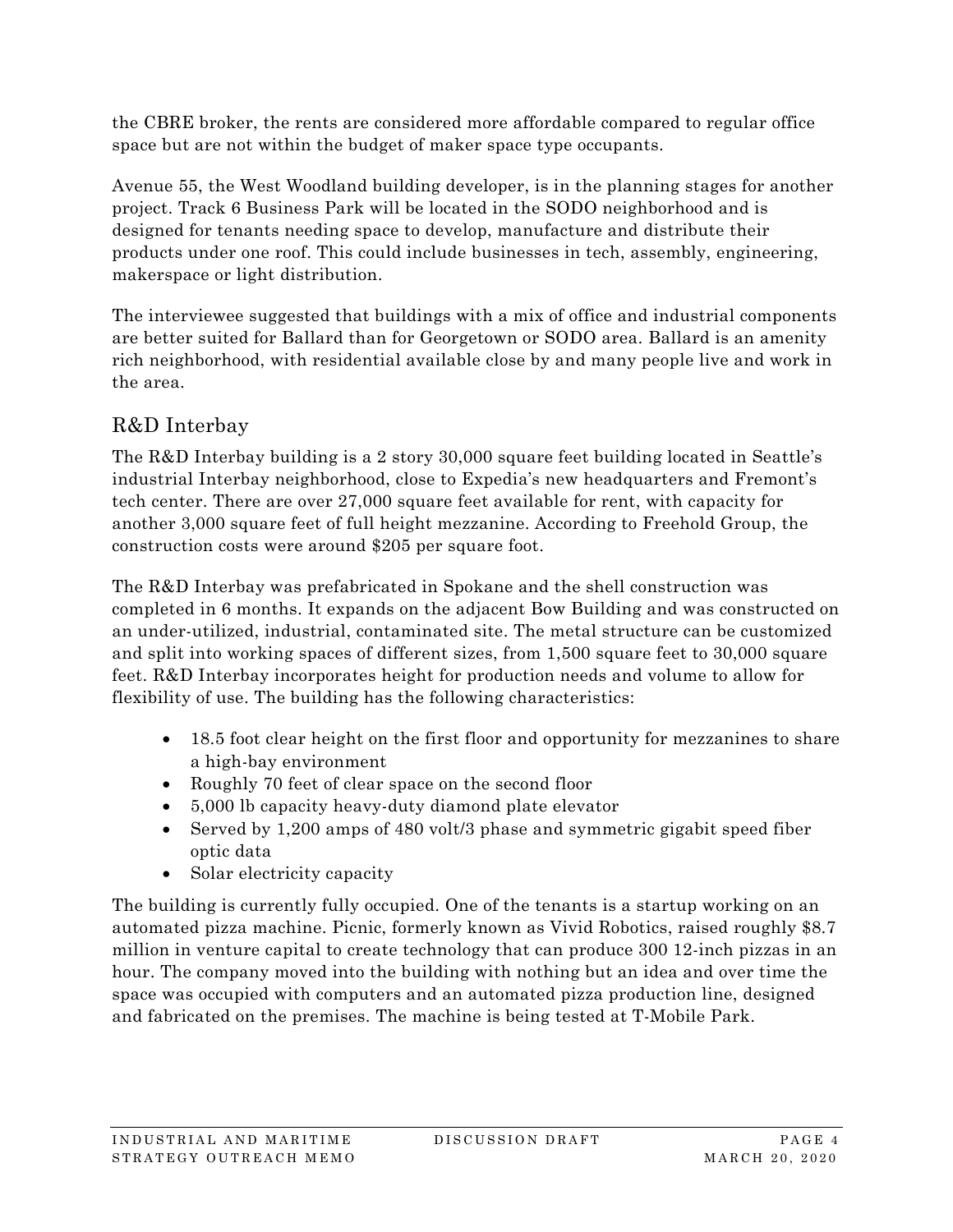# **Makerspace**

A makerspace usually incorporates some element of education, community and tools. In general, a makerspace can be classified in four main types or a combination of these:

- Collaborative provide a rentable and collaborative workspace. One example is Artisans Asylum in Massachusetts – a non-profit community workshop that supports and promotes the teaching, learning and practice of fabrication.
- Education provide education and access to new technologies. Fab Lab in Boston provides free or low-cost access and training in most aspects of computer related technology.
- Innovation foster the creation of innovative, new ideas. Autodesk BUILD in Boston is a private space owned by Autodesk, a software company, aimed at conducting research on existing and prototypical technology and machinery. Autodesk fully funds the space for its employees as well as for startups and other researchers who submit formal proposals to use the space
- For profit provide access to tools for a profit. Idea Foundry in Columbus offers artisans an affordable place to work, as well as shared office space for up-and-coming entrepreneurs.

## ALTSpace

Air Light Time & Space (ALTSpace) functions as a community art workshop and occupies the base level of an apartment building located in the Central District. The space includes 4 garages with a woodshop, a metal shop, a storage area and a space that is currently being developed into a glass blowing studio. In addition to the garages, there are two rooms used as a workspace by creative people of all kinds and offer a variety of tools and equipment (sewing area, electronics bench, laser cutter). The company pays \$400 per month in rent for each of the four garages and \$5,600 per month for the other two spaces.

ALTSpace offers several membership options to people that want to use their space. Membership ranges from \$30/month to \$300/month, with some scholarship options available for those with financial need. In exchange for volunteering up to 8 hours of their time, a member can pay as low as \$15/month. The tools available for use are owned by members and ALTSpace employs a label system to denote which tools are private and which can be shared and used by everyone.

ALTSpace started in 2011 as a co-op and expanded over time, with over 30 members currently. The organization experiences a lot of member turnover and requires constant marketing and promotion. In 2018, ALTSpace considered closing due as the organization was struggling to make rent payments. Ignition NW, a non-profit arts organization in Seattle, took over the lease and are using the space for all their meetings and events.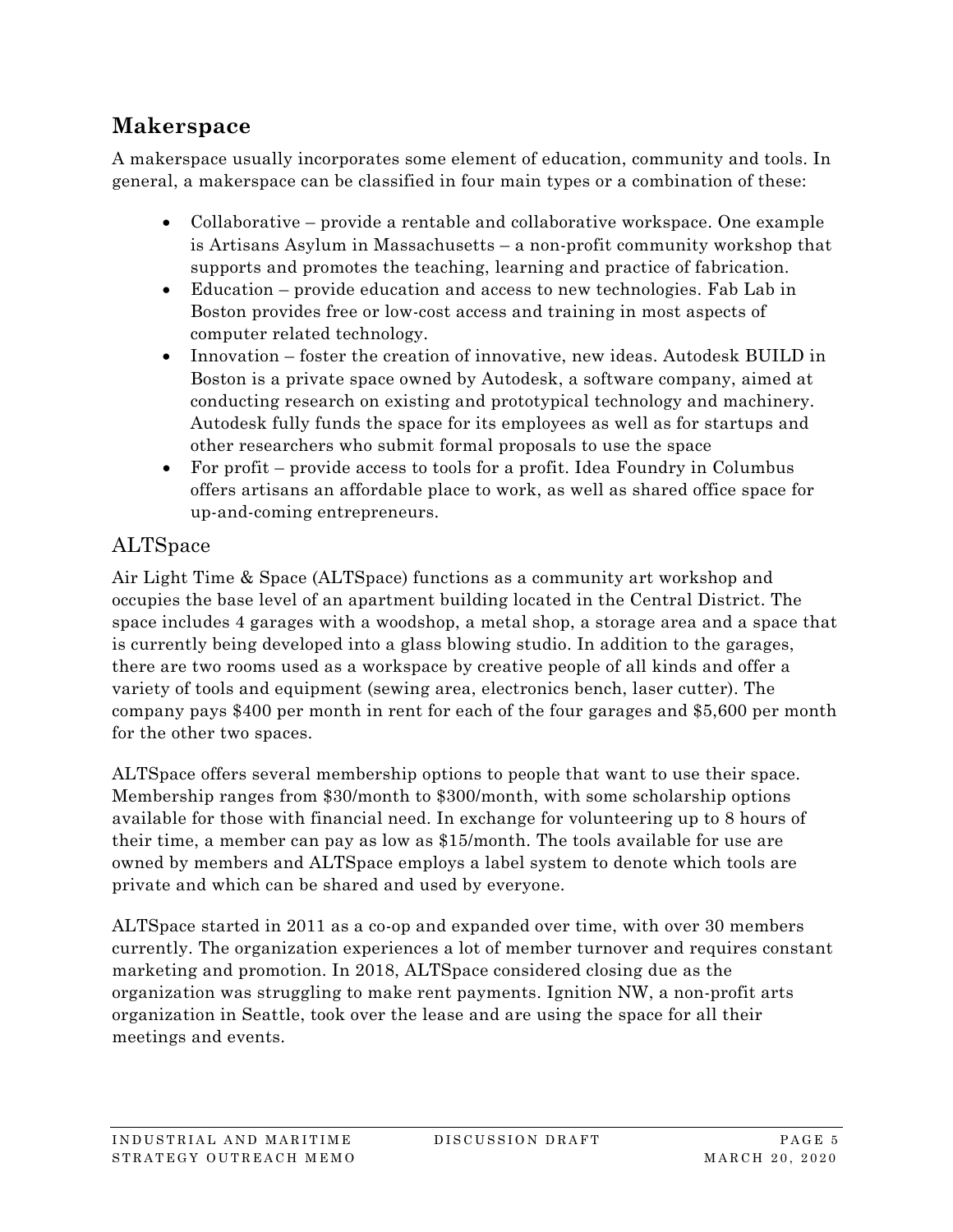### Equinox Studios

Equinox Studios is located in four adjacent warehouse buildings in Georgetown. The company was founded in 2006 and started out in a World War II era factory building with over 50 tenants in 40 studios. The founder of the Studios leased the building until 2011 when the organization had made enough revenue to purchase it. Expansion happened gradually as revenues were reinvested in refurbishing and setting up more studios. Several years later (2014-2015), Equinox had grown into three other nearby buildings covering 100,000 square feet of workspace, one leased and the other two purchased through a loan.

Equinox Studios currently has over 125 tenants and a 1% vacancy rate, with a waiting list of approximately 60 to 70 businesses and very low turnover. The organization offers a diversity of space with studios ranging from 160 square feet to 3,000 square feet, responding to different tenant needs. Tenants perform a variety of work from blacksmithing and metal sculpture, to woodwork and painting, printmaking, dancing and performances and much more.

The company is 100% tenant owned and the rent that tenants pay goes towards shares in the company. The company pays annual dividends and over time tenants gain equity. The artist community is vulnerable to market instabilities and pressures and this business model ensures that tenants have access to affordable space and can carry out their operations successfully. Equinox Studio rents vary between \$1 and \$2 per square foot (not including utilities), depending on the size and type of space. If the company makes a profit, some of that is used to cover the increases in rent, which are mainly in line with inflation.

### **Others**

Examples of other makerspaces include the following:

- FabLab Located in Tacoma and covering 4,000 square feet, FabLab functions as a business incubator for early-stage companies pursuing design, technology or maker-oriented businesses (access to onsite fabrication workshop and professional counsel from a core group of designers). It also offers design & fabrication services as well as classes and workshops focusing on design and developing skills on machines and software that drives them.
- Pratt Fine Arts Center Art-making space in the Central District, Pratt provides access to equipped studios and education for all ages, skill levels and abilities. The Center is currently located in a Government Community Service Building in Seattle's Historic Central Area Arts & Cultural District.
- Coyote Central Youth Arts organization in the Central District that offers pay-what-you-can studio courses for ages 10 to 15.
- IsGood WoodWorks 3,000 square feet of DIY woodworking shop space in the Industrial District, equipped with professional woodworking tools and machinery.